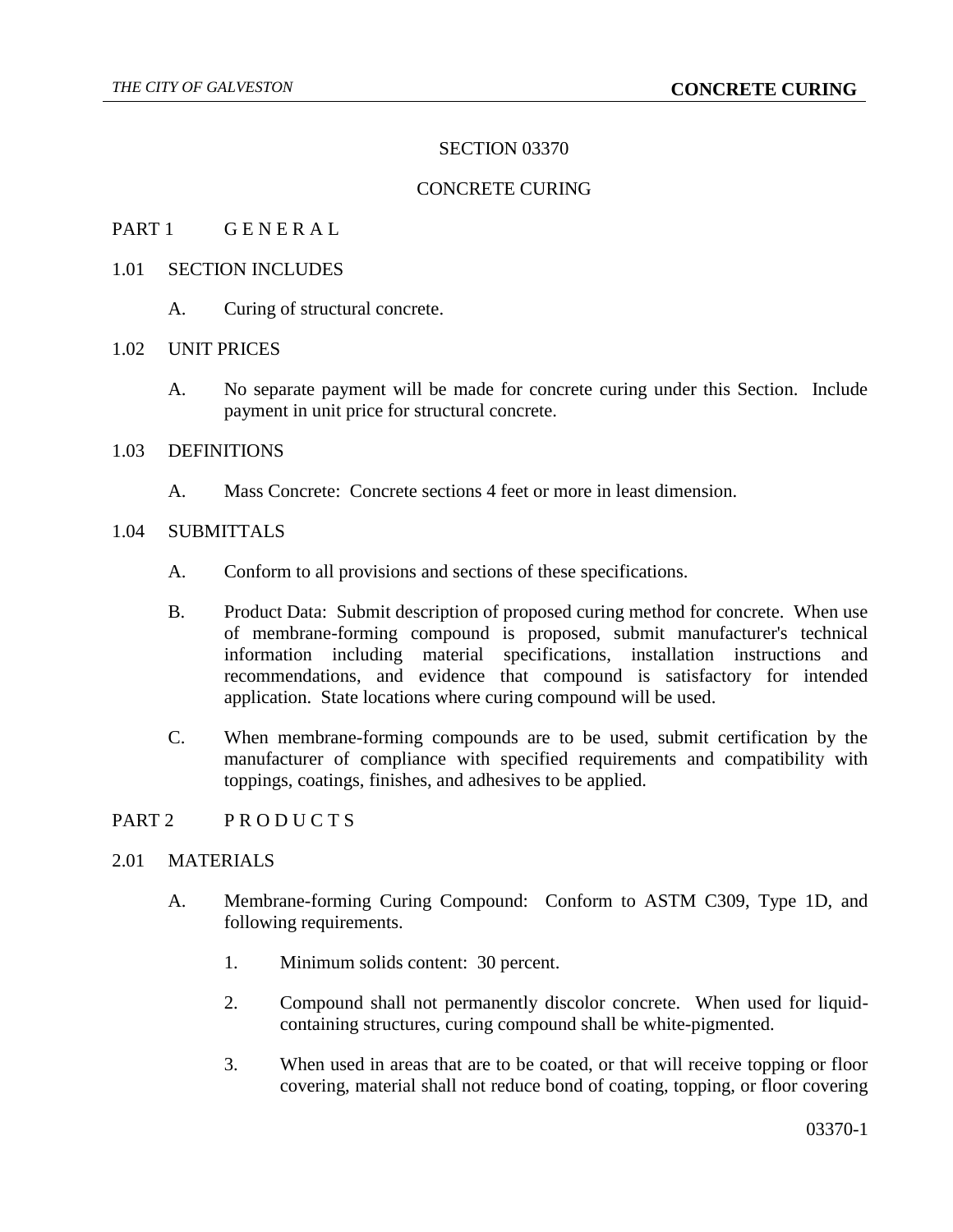to concrete. Curing compound manufacturer's technical information shall state conditions under which compound will not prevent bond.

- 4. Conform to local, state and federal solvent emission requirements.
- B. Clear Curing and Sealing Compound (VOC Compliant): Conform to ASTM C309, Type 1, Class B, and the following requirements: 30 percent solids content minimum; non-yellowing under ultraviolet light after 500-hour test in accordance with ASTM D4587. Sodium silicate compounds are not permitted. Conform to local, state and federal solvent emission requirements.
- C. Sheet Material for Curing Concrete: ASTM C171; waterproof paper, polyethylene film or white burlap-polyethylene sheeting.
- D. Curing Mats (for use in Curing Method 2): Heavy shag rugs or carpets, or cotton mats quilted at 4 inches on center; 12 ounce per square yard minimum weight when dry.
- E. Water for curing: Clean and potable.

# PART 3 EXECUTION

### 3.01 CURING PROCEDURES

- A. Comply with ACI 308 and the requirements specified herein. Protect freshly deposited concrete from premature drying and excessively hot or cold temperatures. Maintain minimal moisture loss and relatively constant temperature during time necessary for hydration of cement and proper hardening of concrete.
- B. Unformed Surfaces: For concrete surfaces not in contact with forms, use one of following procedures immediately after completion of placement and finishing.
	- 1. Ponding or continuous sprinkling.
	- 2. Absorptive mat or fabric kept continuously wet.
	- 3. Sand or other covering kept continuously wet.
	- 4. Continuous steam bath (not exceeding 150 degrees F at surface of concrete).
	- 5. Vapor mist bath.
	- 6. Membrane-forming curing compound applied according to manufacturer's recommendations. After the curing compound has dried, wet slab surfaces and cover with waterproof paper, polyethylene film, or white burlappolyethylene sheeting after the application of the curing compound. Tape sheet seams together and provide sufficient weights to keep the sheeting in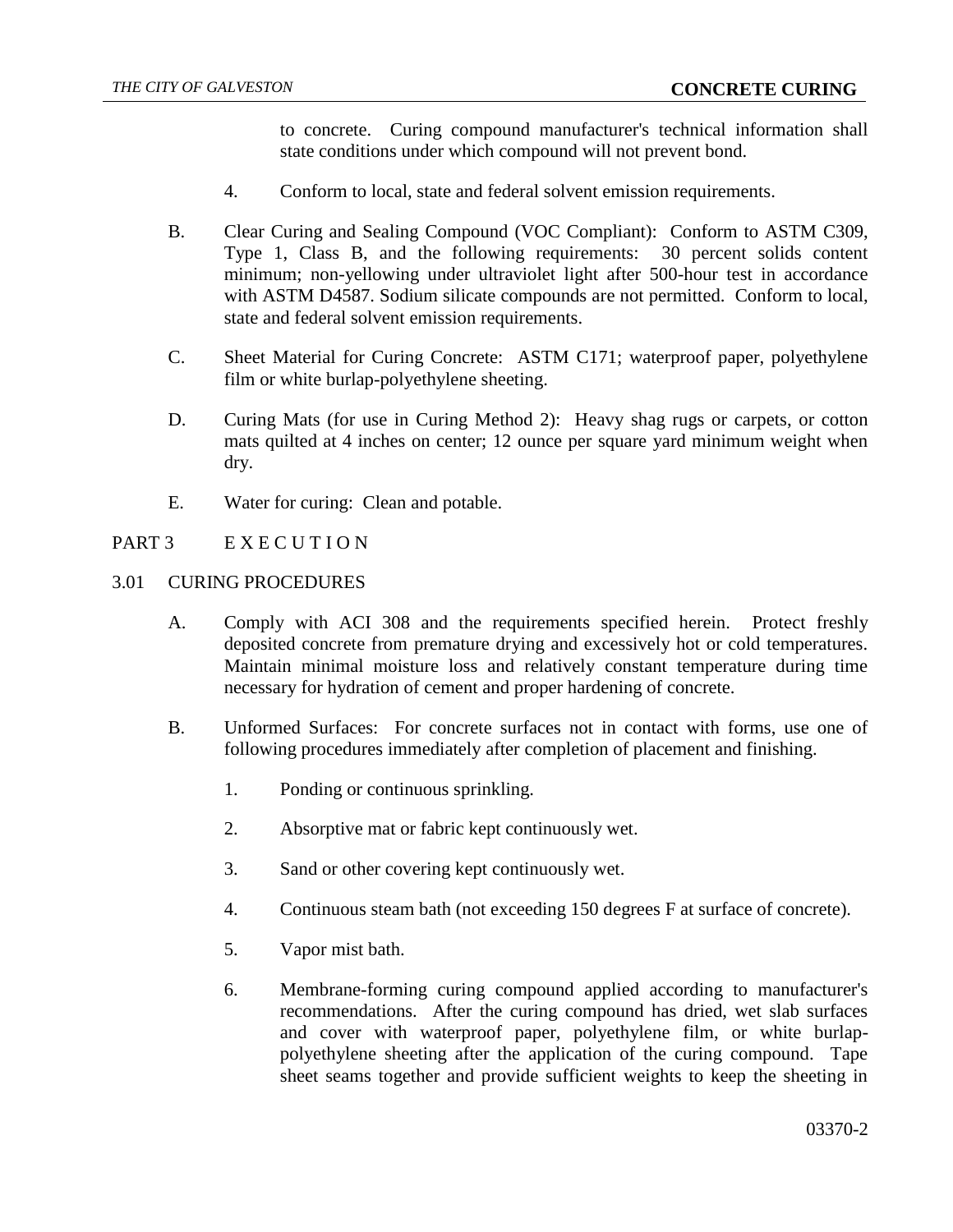place. Wet the slab surface again if the sheeting becomes dislodged, and replace the sheeting.

- 7. Other moisture-retaining coverings as approved by the Owner's Representative.
- C. Restrictions on Use of Curing Compounds: Unless curing compound manufacturer certifies that curing compound will not prevent bond to cured surface, do not use curing compound on surfaces that will be rubbed or receive additional concrete, mortar, topping, terrazzo or other cementitious finishing materials, on slabs under resilient floors or built-up roofing, or on surfaces to be waterproofed, sealed, hardened or painted.
- D. Curing and Sealing Compounds: At locations indicated, cure exposed interior slabs and troweled slabs receiving mastic-applied adhesives with specified clear curing and sealing compound in accordance with manufacturer's recommendations. Do not store materials directly on curing membranes. Use plywood to protect curing membrane from damage. Immediately repair membranes damaged by foot traffic or other operations.
- E. Duration of Curing: Continue curing until cumulative number of days or fractions of days during which ambient temperature is above 50 degrees F has totaled 7. Continue curing of water-retaining structures for a total of 14 days. When high-earlystrength concrete has been used, continue curing for total of 3 days. Prevent rapid drying at end of curing period.
- F. Formed Surfaces: During the curing period keep wet steel forms heated by sun and wood forms in contact with concrete. When forms are to be removed during curing period, employ curing materials or methods immediately. Continue such curing for remainder of curing period.
- G. Temperature:
	- 1. Cold Weather: When mean daily temperature of atmosphere is less than 40 degrees F, maintain temperature of concrete between 50 and 70 degrees F for required curing period. When necessary, make arrangements for heating, covering, insulating or housing concrete work in advance of placement to maintain required temperature and moisture conditions. Prevent damage or injury due to concentration of heat. When combustion heaters are necessary in enclosed or protected area where concrete slabs are being placed, vent heaters.
	- 2. Hot Weather: In advance of placement make arrangements for shading, fog spraying, sprinkling, ponding or installation of windbreaks or wet covering of light color. Take such protective measures as quickly as concrete hardening and finishing operations will allow.